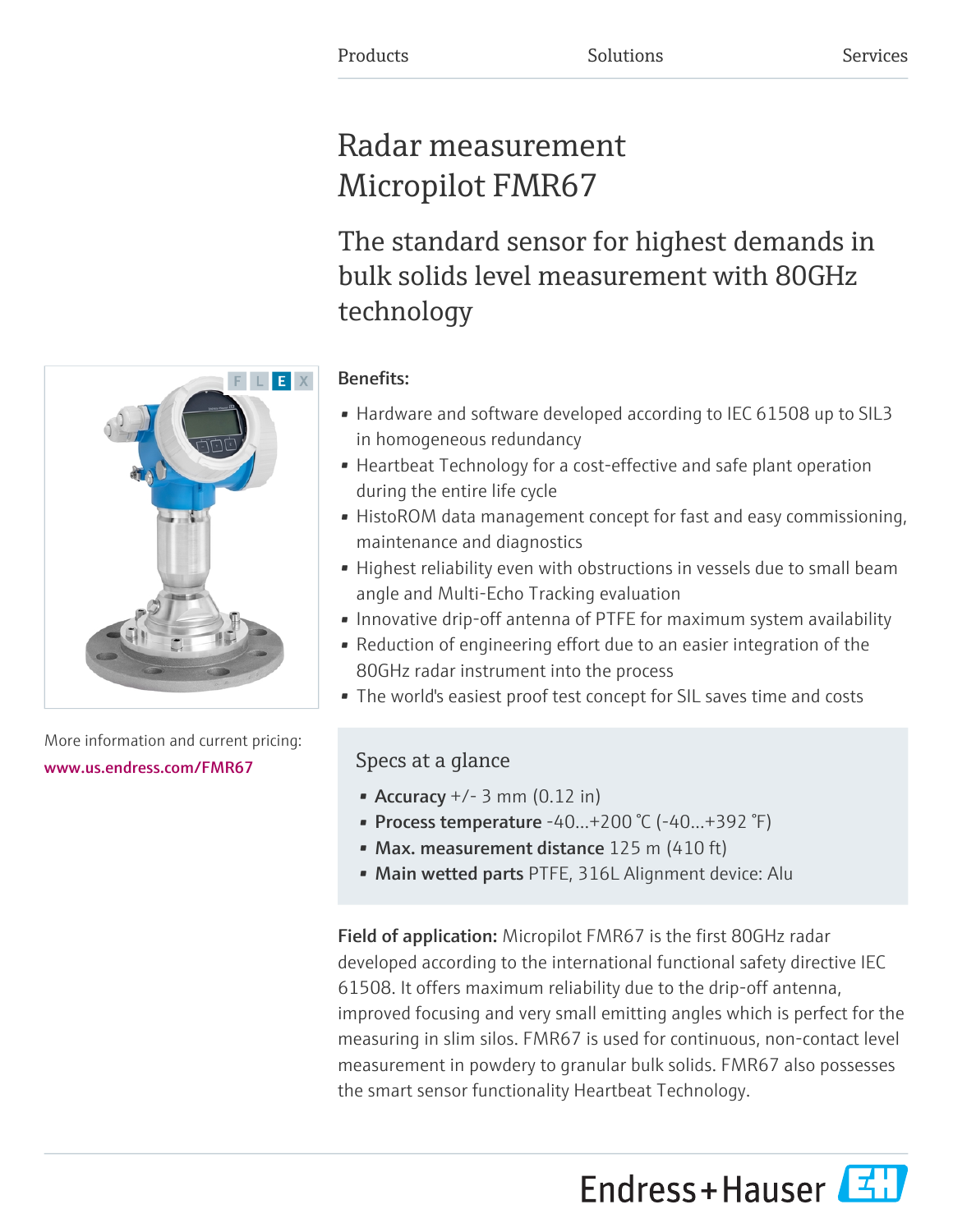## Features and specifications

Continuous / Solids Measuring principle

Level radar solid

#### Characteristic / Application

Reliable, non-contact level measurement for high silos, bunkers or stockpiles, especially with many obstacles, long measuring range and build-up forming media.

#### Specialities

Heartbeat Technology, SIL 2/3 according to IEC 61508, Bluetooth® commissioning, Operation and maintenance SmartBlue App, Very small beam angle, Safety and reliability with Multi- Echo Tracking, HistoROM, RFID TAG for easy identification, Air purge connection, Alignment device

#### Supply / Communication

2-wire (HART), Bluetooth® wireless technology and App (optional)

#### **Frequency**

W-band (~80 GHz)

#### **Accuracy**

+/- 3 mm (0.12 in)

#### Ambient temperature

-40…+80 °C  $(-40...+176)$ <sup>°</sup>F)